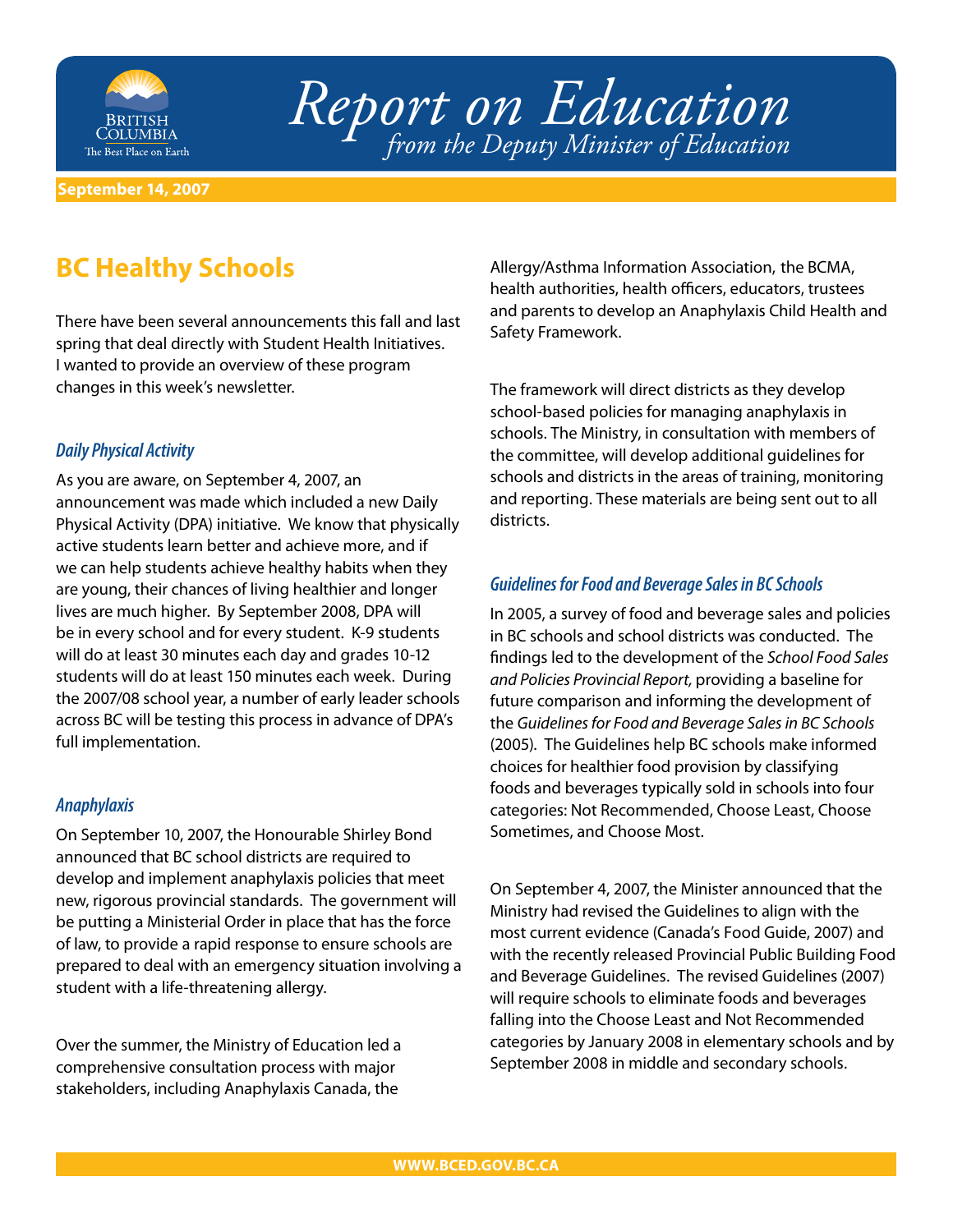#### **School Guidelines Support Initiative**

In May 2007, as part of its larger healthy eating strategy, the BC Healthy Living Alliance announced it was providing \$1,000,000 to support schools in implementing the Guidelines for Food and Beverage Sales in BC Schools. This initiative is being led by Dietitians Canada, and quicker implementation will be achieved through:

- Creating a centralized resource (i.e., 1-800 line, resource expert, access to inventory of local supports, resources/ tools) targeted at schools and responsive to school needs.
- Providing school districts and schools with customized support that enables them to move ahead in achieving the Guidelines, while recognizing differences in capacity and readiness. •
- Raising school community awareness about the Guidelines, including awareness of general and customized supports available to schools and school districts. •
- Providing easy access to a current list detailing which foods fit in the Choose Most, Choose Sometimes, Choose Least and Not Recommended categories.
- Providing vendors with training and support to encourage the provision of Choose Most food choices. •

#### **Tobacco Control Act**

The Ministries of Health and Education have worked collaboratively to develop tools to support school districts in meeting their obligations under this new legislation. These resources are accessible through the [Ministry of Health's Tobacco Control site http://www.](http://www.health.gov.bc.ca/tobacco/) health.gov.bc.ca/tobacco/

The Ministry of Health is supporting districts through the provision of outdoor signage. Metal signs for entrances to school grounds and buildings will be available through the Ministry of Transportation. A maximum of two signs per school are available at no cost to the district. Additional signs are available at cost (\$16.50 each including shipping and taxes).

## **Ordering Outdoor Signage**

Districts must order for all schools within their district - individual school orders will not be accepted. The Ministry of Transportation has requested that whenever possible, district cluster ordering would be appreciated. To order, please go to the Tobacco Control site http:// www.health.gov.bc.ca/tobacco/ and follow the links to the order form located under School Resources, Signage, Outdoor Signage.

For more information, districts can contact Murray Smith at (250) 314-6171 or Murray.I.Smith@gov.bc.ca

## **Action Schools!BC**

Action Schools!BC is a best practices model designed to assist schools in creating individualized action plans to promote healthy living. The program provides a framework for action, building on best practices and existing resources within the school community, targeting six Action Zones. Action Schools! BC promotes the creation of inclusive and diverse physical activity and healthy eating opportunities throughout the school day and supports school initiatives to make healthy choices the easy choices for children. All BC school districts now participate in Action Schools!BC.

## **School Fruit and Vegetable Snack Program**

Introduced in the 2005/06 school year as a pilot project in 10 BC schools and led by the Ministry of Agriculture and Lands, the program provides a free piece of BC grown produce to students in public schools, along with information for their teachers and families. In January 2007, the program expanded from 10 to 51 schools and further expanded to 162 schools in the fall of 2007. By 2010, all public schools will have the opportunity to participate in the program. http://www.aitc.ca/bc/ snacks/